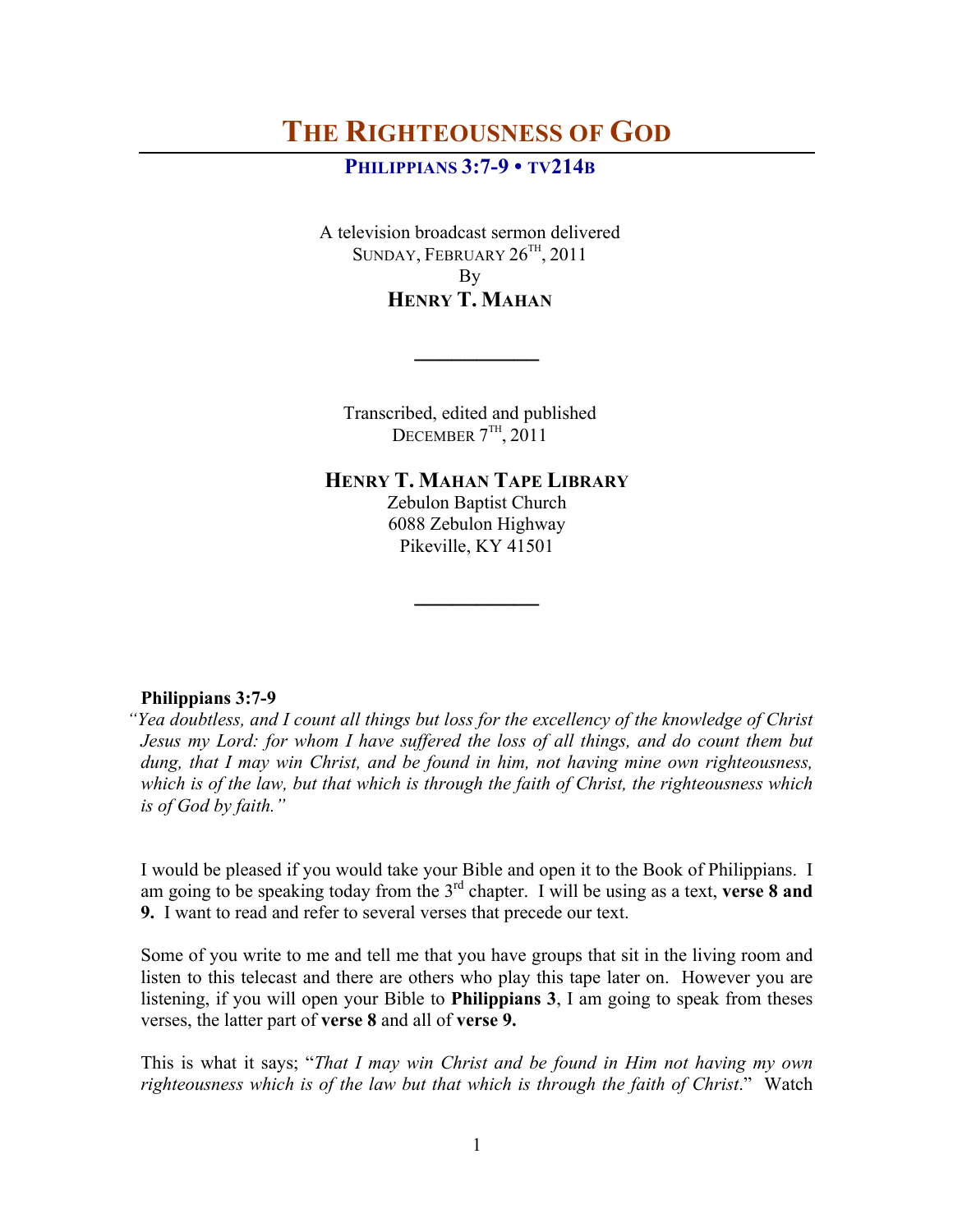# **THE RIGHTEOUSNESS OF GOD**

#### **PHILIPPIANS 3:7-9 • HENRY T. MAHAN**

this statement here; "*the righteous which is of God by faith."* That is what we want to talk about in the message, the righteousness of God.

Paul had a great love for this church at Philippi. There were several reasons:

First of all: He was God's instrument to plant the Gospel there.

He was the one they heard. He was the first preacher. He was their father in the faith. They heard Paul preach and God redeemed them. God revealed Christ to them.

Secondly: He was now a prisoner in Rome when he wrote this epistle. This church had sent their pastor down there to minister to Paul. He got sick while he was there and stayed a good while, as he ministered to Paul.

Paul sent this epistle back to the church at Philippi. He loved these people. He was their first preacher. He had a special place in his heart for these folks.

Thirdly: Another reason for this epistle was that the apostle was burdened for this church.

He was concerned about them. He was troubled about them. The reason was because of the false preachers and false teachers. False teachers were everywhere (and have been and are).

Peter wrote to the church and said that there were false prophets among the Israelites in the wilderness as there are false preachers in the early church and in the churches now. The woods are full of false preachers and false teachers, covetous preachers and covetous teachers.

Paul knew that, they were everywhere. His great concern was the fact that these false teachers and false preachers had crept into this church at Philippi. They had crept in, they had secretly brought themselves into this church.

Paul was concerned about it. He was concerned about these false teachers and false preachers and what they were doing to these people.

He said in *verse 1*; "*to write the same things to you is not tiresome to me,* (I rejoice in the Gospel; I love the Gospel) *and it is profitable for you*." It will keep you from error of spirit and doctrine. It will keep you from presumption. It will keep you from the error of these false teachers.

Paul said, "I am going to say the things that I have said to you before. I am going to say the same things that I said to the church at Galatia and the church at Ephesus and the church at Corinth.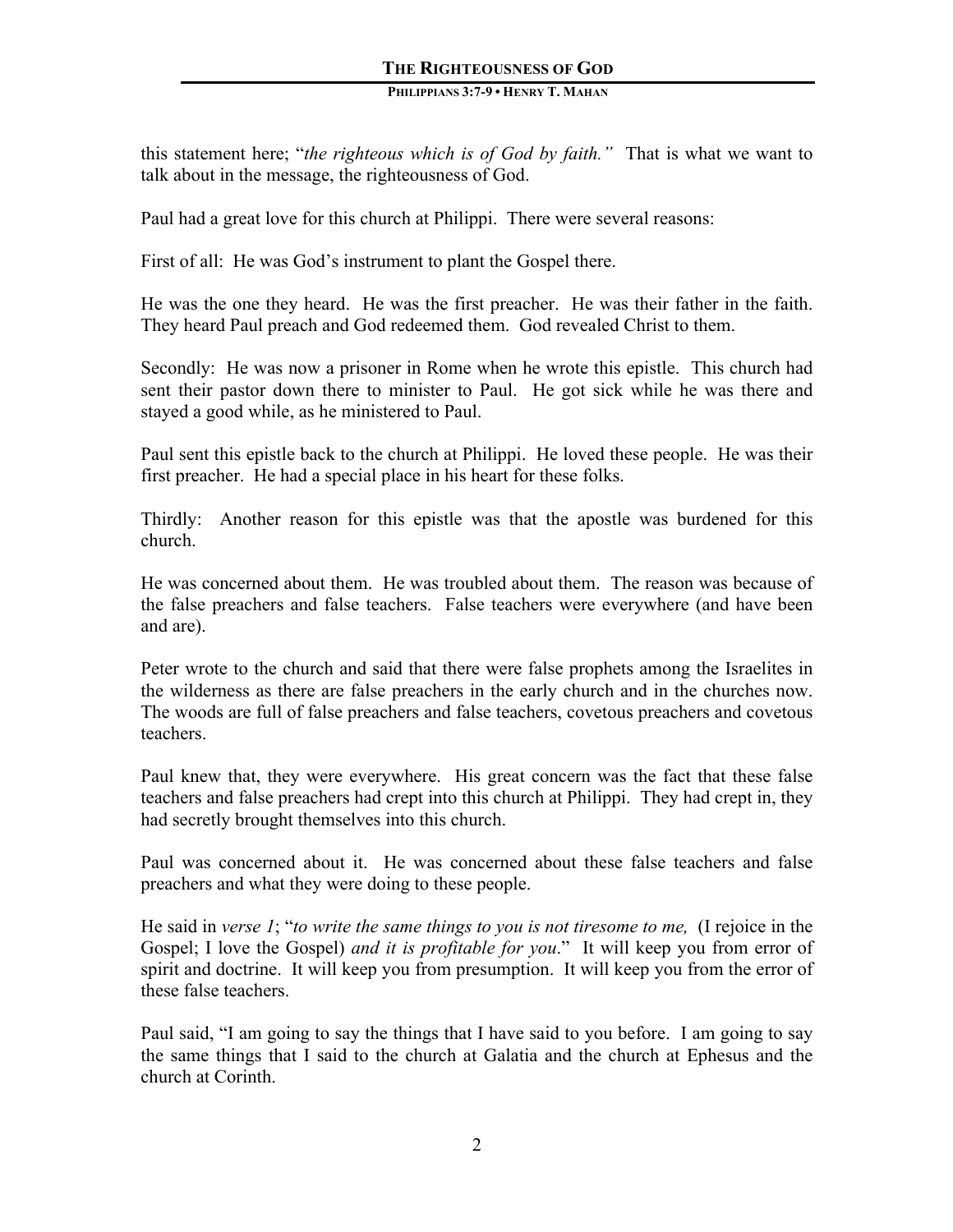That is not tiresome to me, wearisome at all or grievous to write the same things. And for you it is profitable."

In **verse 2**, he calls these false preachers that had crept into the church and were troubling the people and denying the sufficiency of Christ; he called them "*dogs*." He said, "*Beware of these dogs."* 

Do you see it there, "*evil workers*, (flesh merchants?); *Beware of the concision* (people who put an emphasis on the flesh)."

Those are strong words now, but they are not too strong for men who make merchandise of people's souls. It is not too strong to call them "*dogs.*" That was the Jewish word for Gentile heathens and pagans; they called the "*dogs*," gentile dogs. Paul calls these false preachers and false teachers "*dogs*." He said, "That is what they are, dogs."

He said, not only that but they are "*evil workers*," workers of iniquity. Not only that, they are flesh merchants. They get gain by exploiting simple people. They get personal gain, personal fame and personal possessions by exploiting poor, simple, people and making merchandise out of men's souls.

You are not a person to them, but a number. You are a statistic, not an individual. They are not concerned about your heart, your welfare, and your relationship with God. They are concerned about their things. They will let you know if you will listen carefully enough.

These false preachers were denying and do deny the sufficiency of Christ, His person and His work. What they try to do is preach a Jesus. They preach a Christ and they preach a cross but they add something to be done by you and me and something to be done by them.

They say, "God can and He will if you let Him. God wants to save you if you will let Him. God will meet you half way if you will meet Him. If you take the first step God will do this. If you give your heart to Jesus He will come into it."

"If, if, if." They deny the sufficiency and the efficacy of Jesus Christ's person and work. They just can't say, "*Christ is all and is in all*," but He is. "*Christ is all and in all and you are complete in Him."* Christ is made unto us all the wisdom we need, all the righteousness we need, all the redemption we need and all the sanctification we need.

These false preachers say, "You must be circumcised to be saved;" Christ is not enough. They will tell you that you must be baptized to be saved, that Christ is not enough. "You must keep the Law; you must keep the Sabbath Day." One day out of seven you must not walk to the store or cook a bowl of beans in order to be saved.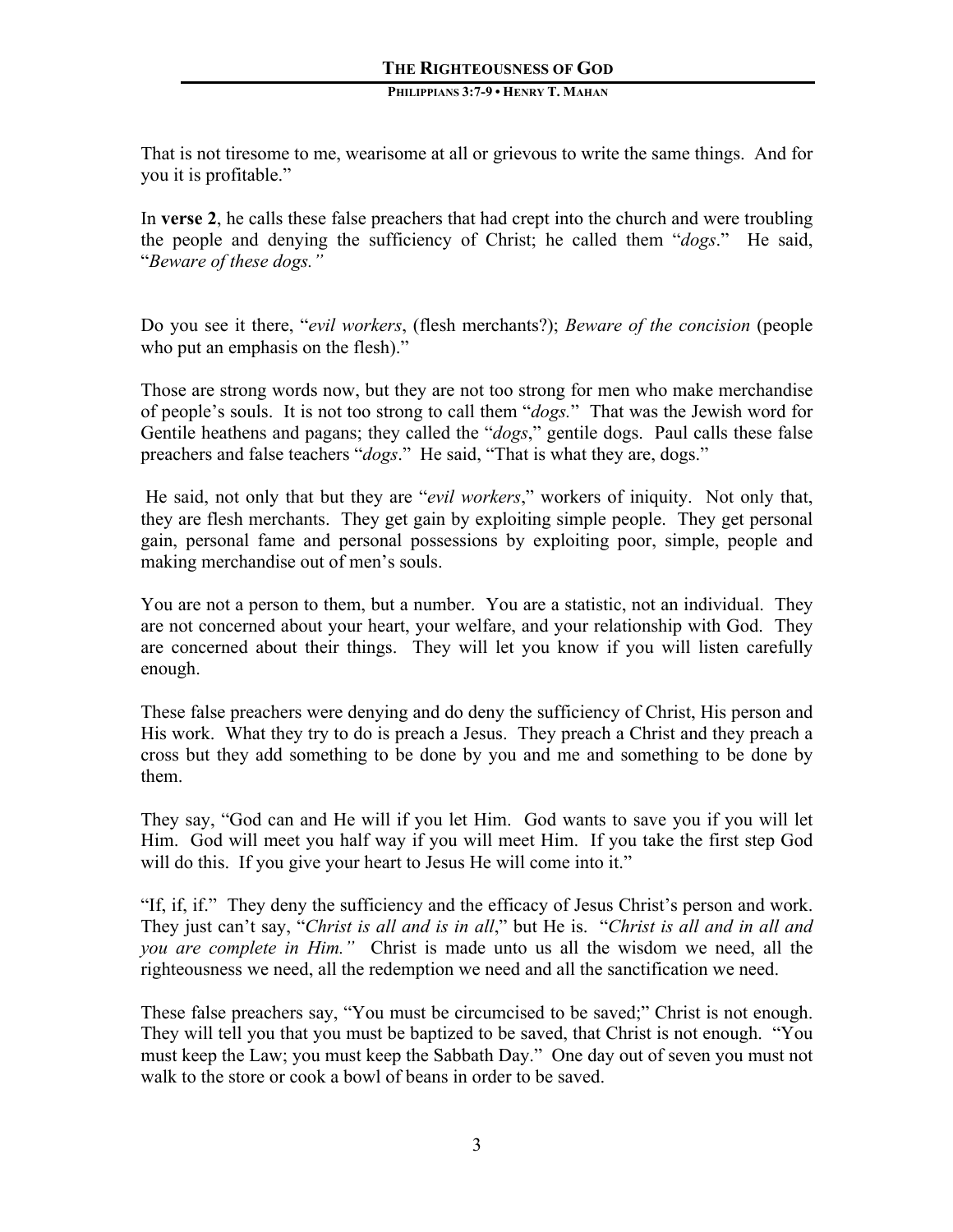"You must tithe. You have to send us 10 % of what you have and God will bless you." There isn't a word of truth in it. "You must keep the Law. You must adopt our denominational peculiarities. You must adopt our traditions and our customs."

They will also say, "You must wear your sleeves so long and your hair so long. You must not wear earrings and no makeup. You must do these things if you want to be saved."

These are false prophets and Paul was warning the people about them. He said, "They are dogs. They are evil workers and they are flesh merchants and deal in the flesh." That is their area, it is flesh and nothing else but flesh.

Let me tell you something; "*Christ is all*." Christ is sufficient. We are redeemed by Christ plus nothing, minus nothing. Nothing of human works and nothing of human merit and nothing of human righteousness, and nothing of human worth is needed to justify a sinner's soul.

"*In Him we have redemption through His blood, the forgiveness of sin*." Paul said, "I am going to keep saying and I want you to listen to me, it is not tiresome to me. It is profitable to you and I want you to be aware of these dogs. I want you to be aware of these evil workers. I want you to be aware of these flesh merchants who deny the sufficiency of Christ."

It is not Christ plus anything; it is Christ that saves. We are redeemed not with corruptible things such as silver and gold but with the precious blood of Christ. "*There is none other name under heaven given among men whereby we must be saved." Other foundation can no man lay than that which is laid, Jesus Christ our Lord*." It is plus nothing, minus nothing.

In **verse 3** Paul declares, these flesh merchants, these circumcisers, these baptizers, I want to tell you something, "*we are the true circumcision*; (we are the true Israel; we are the true people of God)," characterized by three things:

Do you see **verse 3**? He just talked about these false teachers. He said, "They are dogs; they are evil workers; they are flesh merchants. We are the true Israel; we are the true circumcision who worship God in the spirit."

We don't worship God by running up and down the aisle by holding hands and building monumental cathedrals and temples. We don't put a stained-glass window in and steeple that point to the sky and have a cross that is higher than anyone else's.

We don't have processionals and uniforms. Let me tell you something; a man who has to put on a uniform to prove his holiness has no holiness at all. That uniform of religion will not cover a black evil heart, nor will anything else will cover a sinful heart.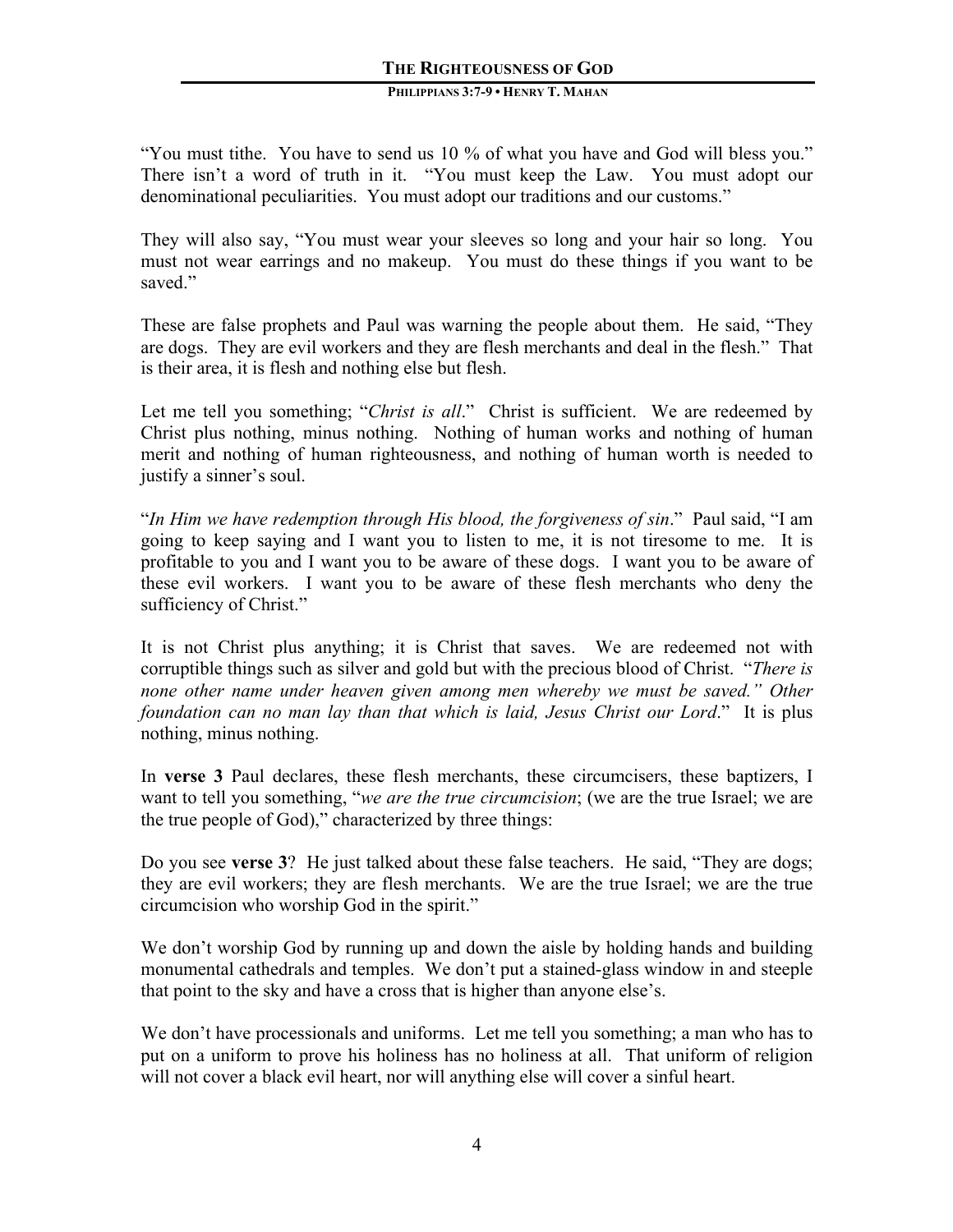First of all: God's people are known by their love for one another.

They are known by the grace in their heart, by their love for Christ. They worship God in spirit, not in the flesh, not in the form of religion, not in the rituals and ceremonies, and holy days or processionals.

That is not how they worship God. It is not by counting beads and burning candles and bowing before altars and idols. They worship God in spirit. I am telling you the truth; that is what the Scripture says. That is the first mark of a true believer, true circumcision; they worship God in the spirit.

Secondly: They "*rejoice in Jesus Christ*."

They don't rejoice in water. They don't rejoice in works. They don't rejoice in law and they don't rejoice in liturgy. They don't rejoice in rituals and they don't rejoice in reformation. They rejoice in Jesus Christ alone.

He is their foundation. He is their refuge. He is their confidence and He is their hope and life. Jesus Christ is plus nothing, minus nothing.

Thirdly: "*We have no confidence in the flesh*," yours, mine, or anyone else's.

Our confidence is not based upon man's flesh. We are all sinners saved by God's grace. We will never be anything else but a sinner saved by grace until God kills us. We will never be anything else until God takes us to glory and we put this flesh in the ground and put dirt on it and plant a few flowers over it and tell it good by.

That's when we will be without sin. That is so. "*We are the true circumcision*." He said, "Don't pay any attention to these evil workers, these dogs; these flesh merchants, and these covetous, false, prophets."

He said, "*We are the true Israel who worship God in spirit, who rejoice in Jesus Christ and who have* (absolutely) *no confidence in this flesh. For in the flesh dwelleth no good thing. In the flesh no man can please God."*

In **verse 4**, he turns the tables on them. Paul says to these false teachers, "If you want to talk about your religious heritage, (*if any man thinks he has whereof to glory in the flesh*), if you want to talk about your religious heritage, I will talk to you."

He says, "If you want to talk about your denomination heritage, your religious accomplishments, your high office, if you want to talk about your zeal, if you want to boast in what you have done for God, I have got more to boast in and about and of in all of you put together."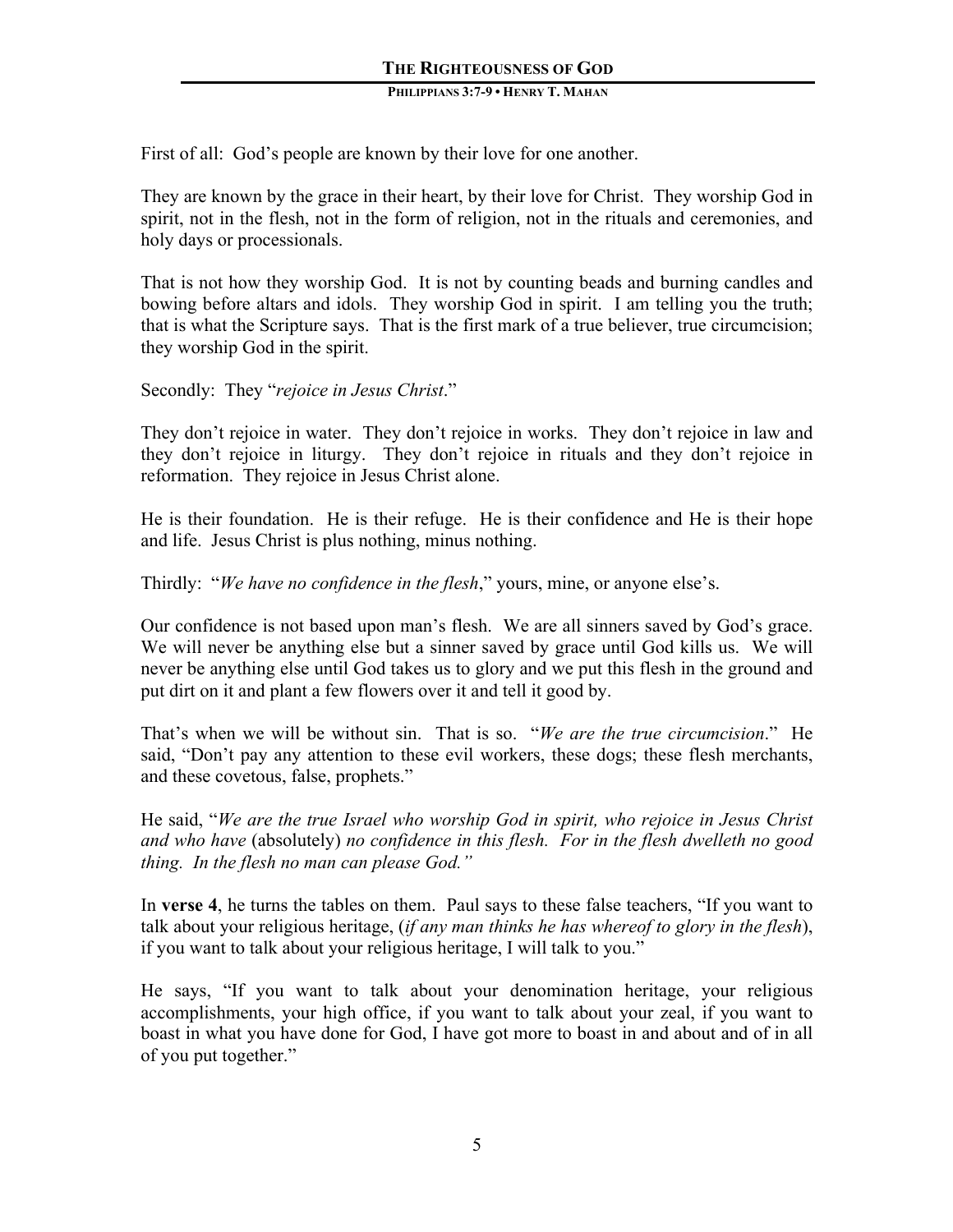# **THE RIGHTEOUSNESS OF GOD**

#### **PHILIPPIANS 3:7-9 • HENRY T. MAHAN**

That is what it says here, "*If any man*." Pick out your champion. Bring up your Goliath upon the hill. "*If any man thinks he hath whereof to glory in this flesh, I have more*."

Listen to him; he said, "*On the eighth day I was circumcised and of the stock* (tribe) *of Benj*amin." There were not many Benjamin's out there. It was a small tribe, the little bunch from which Paul came. Benjamin is called the "beloved of God."

"That's my heritage," he said. "What's your tribe? Is it Reuben, Gad? What's your tribe? He said, "Mine is Benjamin."

"Alright," he said; I will give you one better; "*I am Hebrew of Hebrews*. I am not a halfbreed. My momma was a Hebrew and my daddy was a Hebrew." There are not many of those out there.

Then he said, "I was a Pharisee." You might say that you are a preacher. Are you a pastor or a deacon? Maybe you are a chairman of the board. Paul said, "I was a Pharisee." That is as high as you can go unless they make you a high priest. That is as high as you can go in Judaism.

"I was a Pharisee of Pharisees. More than that, I was zealous; I destroyed my enemies in religion; I put them to death. Anyone that was an enemy of Judaism, I put him to death. That's my zeal. I thought I was doing God a favor."

Not only that, but in regard to the law, the keeping of the law and the letter of the law, I was blameless and I could charge any man, any witness to step forward and accuse me of any violation of your laws, your Ten Commandments and all the rest of them, the Levitical law or the laws governing the tabernacle.

If Paul had lived today, if he was alive today, I will tell you this; he would be among the great religionists. He would be among the well known and he would be the most well known. He would be the leader of religion, morality, the law, your program and your denomination.

They would make him the president because he has all the credentials except one; he didn't know God. He didn't know Christ and he didn't have the grace of God in his heart. That is what's wrong with most religionists today; they have everything but grace.

They talk about it. They have everything but Christ. They talk about Him. Paul said, "You think you have something to boast of, you have something to brag about, I more." He read his pedigree loud and clear.

What was wrong and what's wrong today is that he thought this was his title to heaven. He really thought this was his title to heaven, the fact that he was of the tribe of Benjamin, the fact that he was a Hebrew, a Pharisee, a moralist, and a religionist. He held on to the fact that he kept the law and had done all of these things in God's name.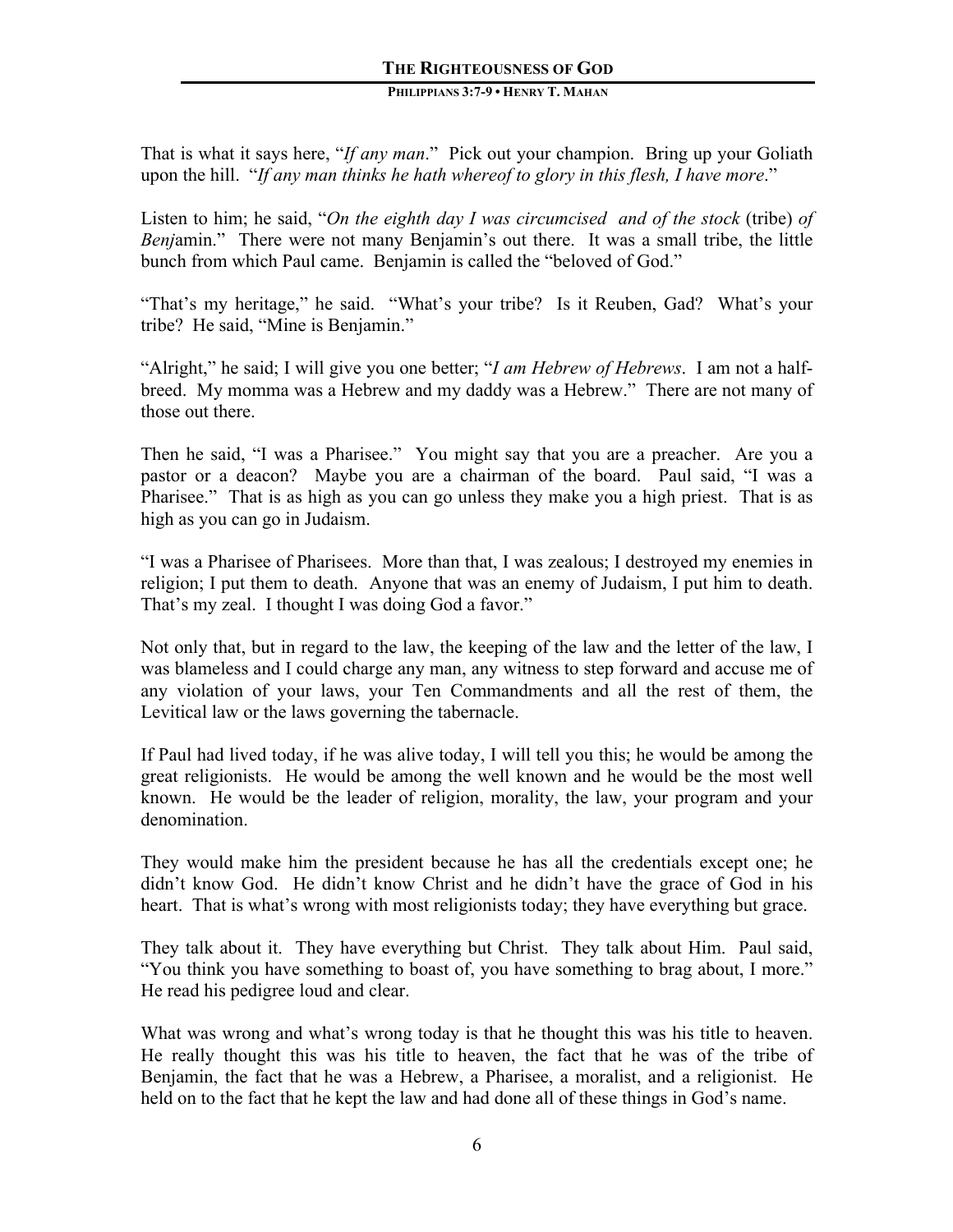That is what they are going to say at the Judgment, Christ said, they are going to say, "*Lord; we prophesied in your name and in your name we cast out devils and in your name we did many wonderful works.*" The Lord said, "*I will profess unto them; I never knew you; depart from me."*

Then Paul continues by saying "I thought that acceptance with God rested in these things." That is what I thought. How many think it today? They think it because that is all they are hearing preached.

They say, "Do this and do that and God will do something. Come this far and God will come the rest of the way." That is all that they are hearing preached.

Paul said, "I learned that all these things, all of my heritage, all of my morality, all of my reformation, all of my zeal, all of my religious enthusiasm, that all of it was worthless. All of my form and ceremony was worthless in itself, worthless."

Why? It was worthless because it could not meet the righteousness that God demanded. It could not meet the requirements that God demanded. It could not meet the holiness of God's law. It could not meet the strictness of God's justice.

Therefore, Paul said; "I count these things but total loss. I burned them, I bury them. I cast them out of sight. I count them but loss. I take everything that I was and everything that I did and everything that I had and accomplished in the name of religion and I cast it on the heap and I burnt it. It is a loss; it is eradicated from my very thinking."

Not only that, "but I count it as so much garbage." Boy! That would be hard for some of us to say. Suppose someone comes in and says, "Are you saved?" He says, "I've been serving the Lord for 40 years." That is garbage!

Some might say, "I have been going to Sunday school every since I was on the cradle roll and I have a list of pins, a roll of pins for being there every Sunday." It is garbage!

"Well, I led the choir." It is garbage! "But, I taught Sunday school." It is garbage! "But, I did this, that, and the other." That's garbage! That is what Paul says, "*It is dung*, (rubbish). *I count it but dung* (rubbish) *that I may win Christ and be found in Him."*

My friends, this is from the prince of preachers. This is from the prince of prophets. This is from the man that God called in a supernatural, unusual, as one born out of due time on the road to Damascus. God said, "I have ordained you; I have commissioned you; I have separated you from your mother's womb to be a prophet to the Gentiles. Go and speak in my name."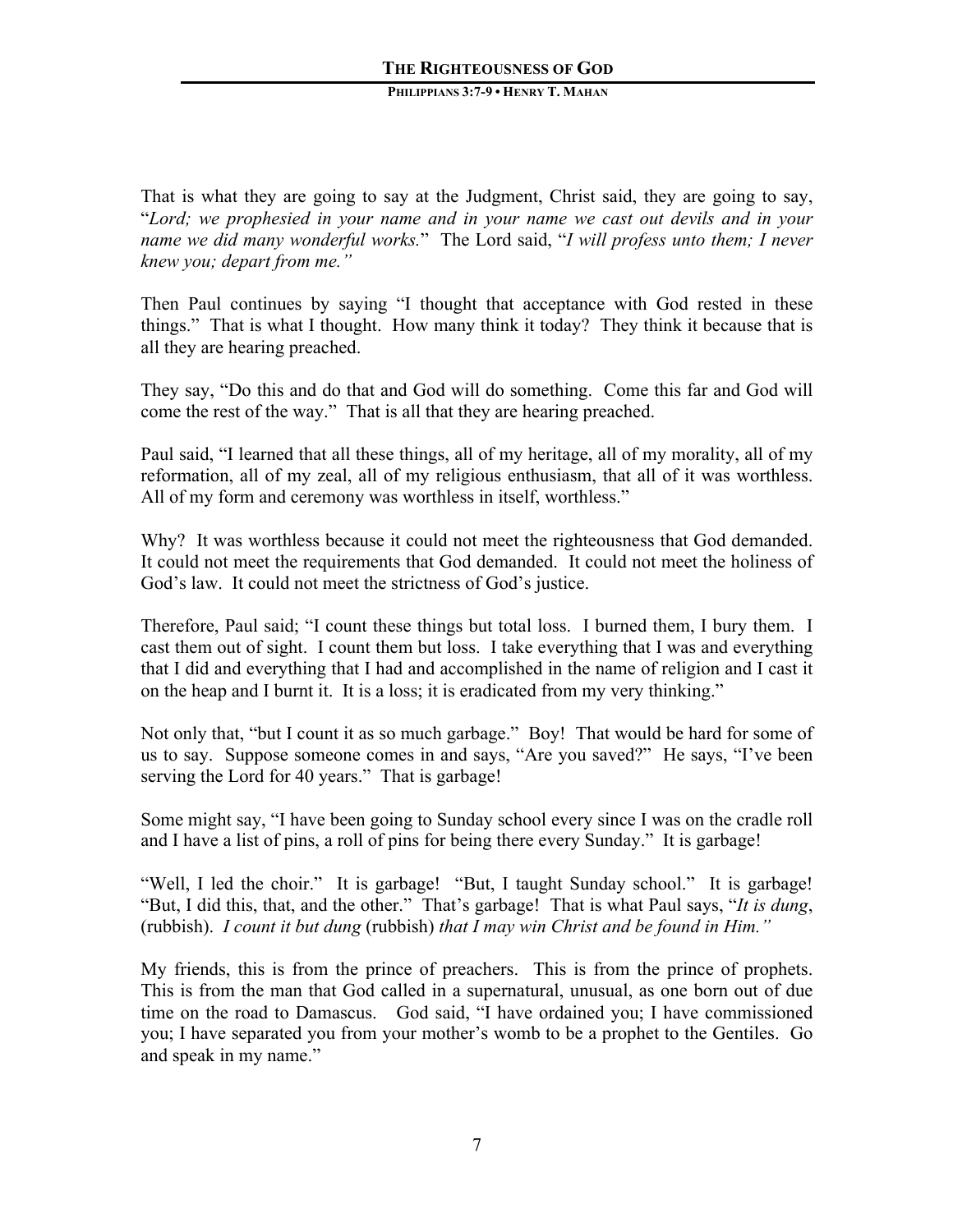That is what he said. He took his entire religious heritage and all of his religious deeds and all of his religious works, and all of his religious zeal and piled it in one pile. He said, "Take it away, it is but garbage that *I may win Christ and be found in Him*."

Watch this; let me point out something here: "*I count all of these things but loss* (garbage and rubbish) *for the excellency of the knowledge of Jesus Christ my Lord."*

What's this knowledge, "*this excellency of knowledge*?" What's this excellency of knowledge of Christ Jesus? That is a pretty good question; what is this excellency of knowledge of Christ Jesus?

Well, all knowledge of Christ is not excellent, not even good. You say, "What?" That's right; it is not excellent. The demons have some knowledge of Christ that is not excellent. That's right! The demons believe in one God. That is what James said, "You believe in one God, you do well; the devil believes in one God." So, that knowledge is not excellent.

Then, the demons said when Christ appeared to them in the body of that demoniac, "*we know who you are; you are the Holy one of Israel*." That knowledge is not excellent.

Judas had some knowledge of Christ didn't he? He was with Him for 3 ½ years. He ate with Him, talked with Him, walked with Him and heard Him. You might have said, "Which one is Jesus Christ?

He told them; he kissed Him on the cheek. They didn't know which one was Christ. He did. He had some knowledge, but it wasn't an excellent knowledge, the one that Paul is talking about here.

Nicodemus had some knowledge of Christ. "*We know, he said, that you are a teacher come from God."*

The professors of religion in **2nd Peter 2** had some knowledge, because Peter said; "*it would have been better if they had never known the Gospel than to have known it and left it."*

What is this knowledge? Let me show you: He said, "*I count these things but loss for the excellency of the knowledge of Christ Jesus my Lord."* That knowledge is right there in that name, Christ Jesus my Lord.

All that you need to know about Him is right there in His name. What does the word Christ mean? Christ means, anointed, ordained, Messiah, God in human flesh. That is what the word Christ means. That is what our Lord asked him; "*what think you of Christ; whose Son is He*?"

The Samaritan woman says, "*When Christ is come, He will tell us all things*."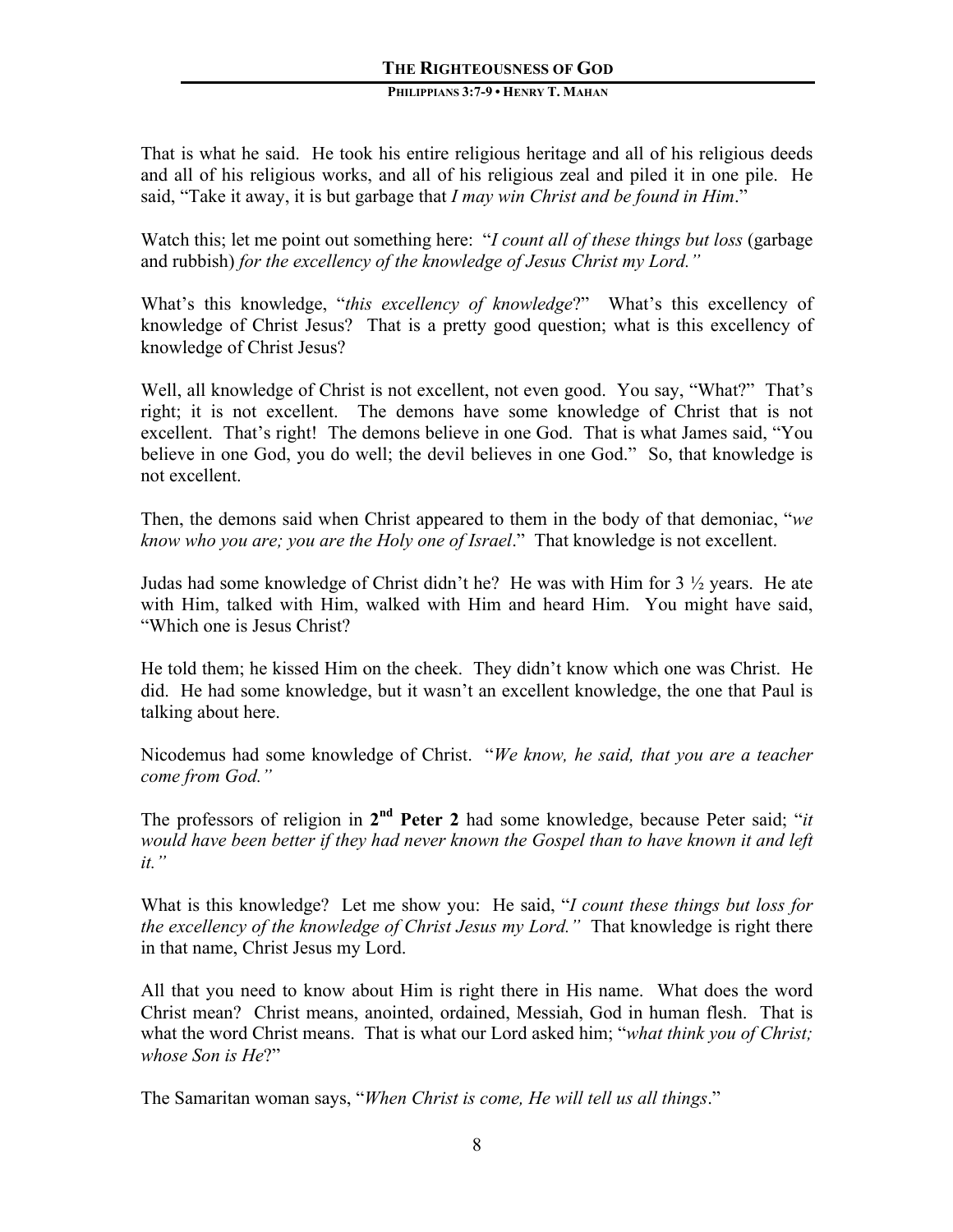That crowd that went out to hear John the Baptist said, "*Are you the Christ*?" That crowd asked Jesus the Lord of Nazareth, "*Are you the Christ*?" They knew what the Christ is, the Christ is the Messiah. The Christ is the anointed one. The Christ is the Redeemer; that is who He is.

The Christ is the Redeemer; that is who He is. This knowledge of Christ is to know Him as the Christ. "*Whom do you say that I am*?" He said this to the apostle and they said, "*Thou art the Christ, the Son of the living God."*

Well, take the second name there, Jesus. The angel appeared to Joseph and said, "*Thou shalt call His name Jesus.*" That Son born of Mary, that supernaturally conceived virginborn, miracle-child, is Jesus.

What does the name Jesus mean? It means the same as the Old Testament name Joshua, which means God my Saviour, or Jehovah my Saviour. "*Thou shall call His name Jesus; He shall save His people from their sins."*

He shall die. He shall be buried and He shall rise again, My Lord, Christ Jesus my Lord. He is Sovereign, King of Kings, and Lord of Lords. He is that excellent name, "*the name which is above every name."*

"*The Father hath exalted Him and given Him a name above every name*." He said, *"This same Jesus whom you crucified, God hath made both Lord and Christ.*" That is all you need to know. That is the "*excellency of the knowledge of Christ Jesus my Lord*."

Christ is who He is; that is who He is; He is the Christ. He is the Son of God. Jesus (Saviour) is what He did, He saved His people from their sin. He died; He's the Saviour, God my Saviour. He is Joshua; He is the Deliverer. That is why He did it that "*God may be just and the justifier*."

Where is He now? He is my Lord. *"God hath highly exalted Him and given Him a name which is above every name that at the name of Jesus every knee should bow and every tongue shall confess that he is Lord."* That He is what? LORD!

It is not that He is the "sweet, little, Jesus boy." No; you missed it. He is not the man upstairs; you have missed it too. You might say, "Well, the good Lord." No sir; you need to say, "*He is Lord to the glory of God the Father.*" That is who He is. That is the *"excellency of the knowledge of Christ Jesus, my Lord."*

Whatever the rest of the world does it doesn't make any difference. He is my Lord. I don't know what the rest of you are going to do, Joshua said, "*but for me and my house, we are going to serve the Lord."*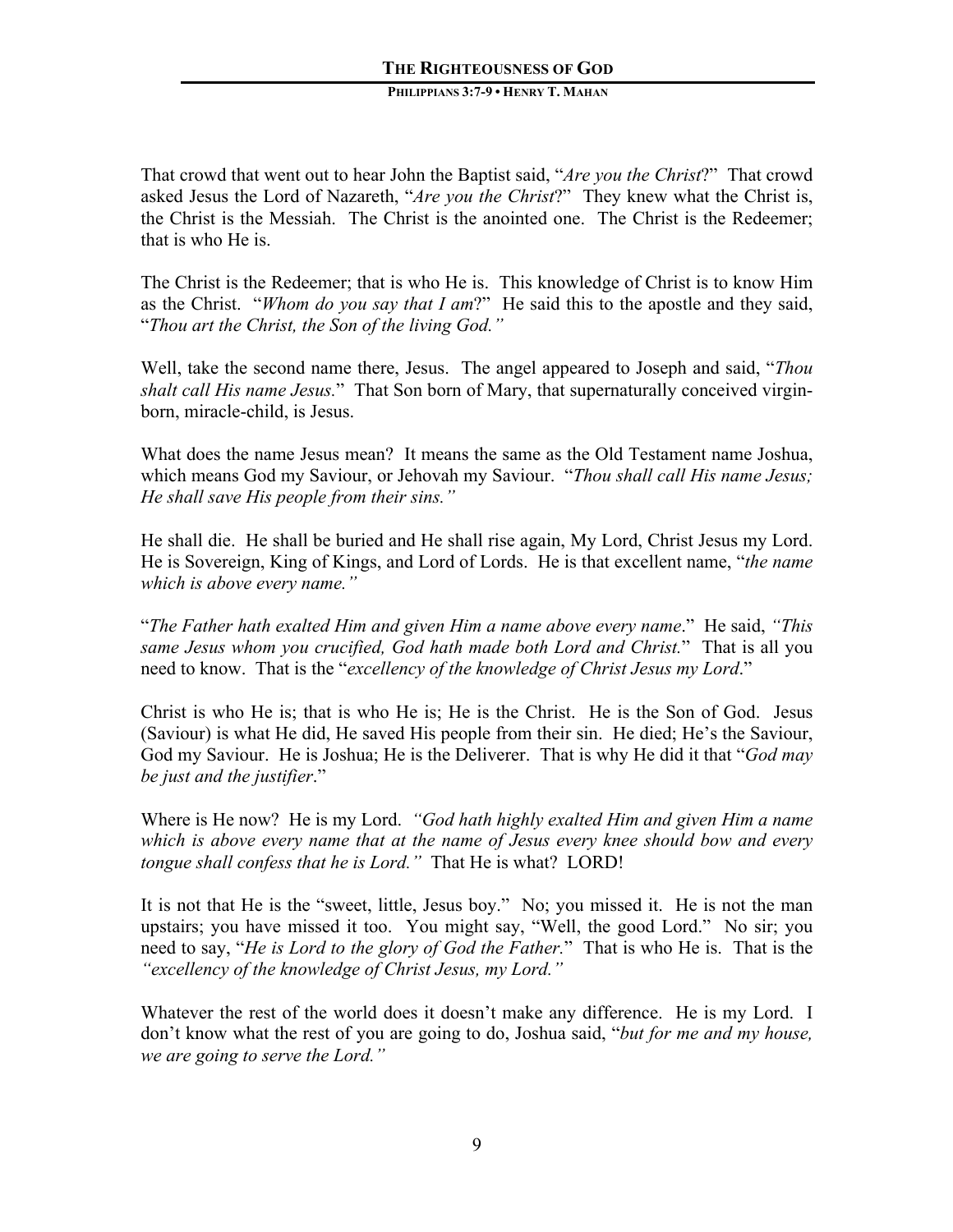That is who He is. Do you have that knowledge? Is your knowledge the knowledge of demons? We believe that there is only one God and always have. Is your knowledge the knowledge of Judas? "I know who He is, I will kiss Him on the cheek."

Or maybe you are like Nicodemus. They told him, "We know that you are bound to be from God, because no one could raise the dead but a fellow from God." No, that excellency is the "*excellency of the knowledge of Christ Jesus my Lord*."

What is that second statement? The Scripture says, "*That I may win Christ and be found in Him*." When I am found, I want to be found in Him. That is where I want to be found.

I don't want to be found in the Baptist church, heaven help us. I don't want to be found in the waters as deep as you can make them. I don't want to be found wrestling with the law on Sinai.

I don't want to be found in the pre-millennial or post-millennial or anyone else's millennial camp. "I want to be found in Him." That's what Paul said.

What is it to be found in Christ? What is it that led this man, this religious man to give up all of his religious traditions, all of his material possessions and all of his physical comforts? What led this man to give up all of his earthly relationships and "*count them but dung* (or rubbish) *that he may win Christ and be found in Him?"*

What is it to be found in Christ? Watch it! It is to be found in Him as He is the Surety of that Covenant. God gave His Son a people. You can write that down; that is what the Scripture says.

Christ said, "I came down to do my Father's will and this is the will of Him that sent me that of all of which the Father hath given me I will lose nothing but raise it up again at the last day."

He is the Surety of an eternal Covenant. He is the chief Shepherd of a blessed Covenant. His blood is the blood of the Covenant. I want to be found in that Covenant in Christ. I want to be found in Him my representative.

I was in another fellow who represented me whose name was Adam. In Adam I died. In Christ I was made alive. By one man's disobedience, I became a sinner. By another man's obedience I became righteous.

I want to be found in Him as the representative who walked this earth in human flesh representing somebody, in Him.

I want to be found in Him on the tree. "*I am crucified with Christ*. *God forbid that I should glory save in the cross by whom the world is crucified unto me and I am crucified to the world*." I died when Christ died.